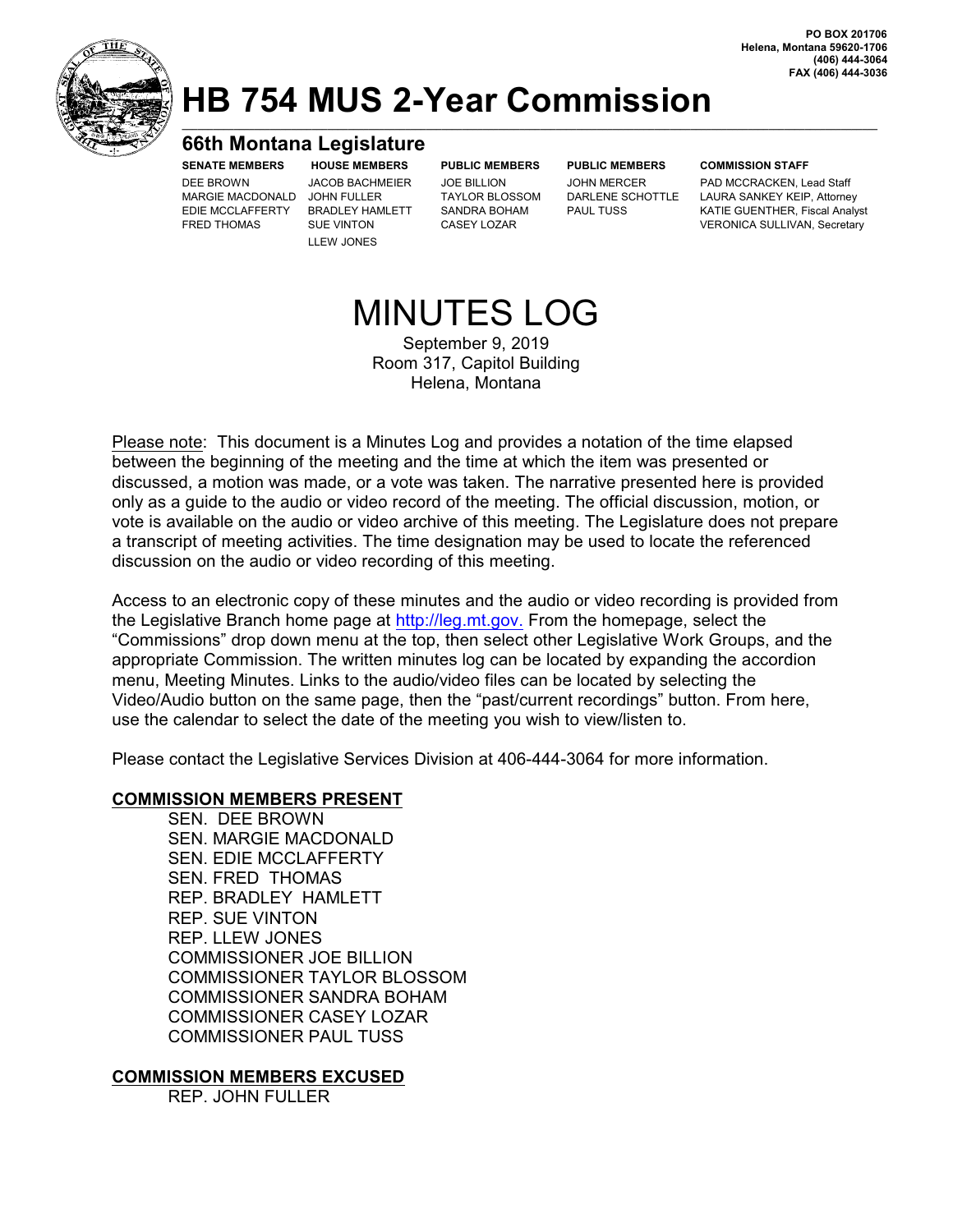COMMISSIONER JOHN MERCER REP. JACOB BACHMEIER COMMISSIONER DARLENE SCHOTTLE

#### **STAFF PRESENT**

PAD MCCRACKEN, LEAD STAFFER LAURA SANKEY KEIP, ATTORNEY VERONICA SULLIVAN, SECRETARY

**VISITORS' LIST**[\(Attachment](https://leg.mt.gov/content/Committees/Interim/2019-2020/HB-754-MUS-2-Year-Commission/Minutes/September-20-2019/MUS-2-Year-Commison-Sept-20-2019-At1.pdf) 1)

## **AGENDA**[\(Attachment](https://leg.mt.gov/content/Committees/Interim/2019-2020/HB-754-MUS-2-Year-Commission/Sept-2019-FINAL-agenda.pdf) 2)

#### **COMMISSION ACTIONS**

- adopted the Rules, Procedures, and Guidelines for Interim Commissions and voted to allow written proxies;
- elected Rep. Sue Vinton as presiding officer and Sen. Edie McClafferty as vice presiding officer; and
- provided direction to staff in developing the commission's work plan.

#### **CALL TO ORDER AND ROLL CALL**

10:07:53 Sen. Thomas called the meeting to order at 10:07 a.m and the commission secretary took roll ([Attachment](https://leg.mt.gov/content/Committees/Interim/2019-2020/HB-754-MUS-2-Year-Commission/Minutes/September-20-2019/MUS-2-Year-Commison-Sept-20-2019-At3.pdf) 3). Rep. Bachmeier, Rep. Fuller, Comm. Mercer and Comm. Schottle were excused.

#### **Member introductions**

- 10:11:34 Sen. Thomas
- 10:12:40 Sen. Brown
- 10:13:20 Comm. Tuss
- 10:14:25 Comm. Blossom
- 10:14:56 Rep. Vinton
- 10:16:01 Sen. McClafferty
- 10:16:31 Sen. Hamlett
- 10:18:19 Comm. Boham
- 10:20:38 Comm. Billion
- 10:21:40 Comm. Lozar
- 10:24:40 Rep. Jones
- 10:27:56 Sen. MacDonald
- 10:29:41 Comm. Tuss introduced Rep. Bachmeier
- 10:31:05 Sen. Brown introduced Rep. Fuller
- 10:31:48 Sen. Thomas introduced Comm. Mercer
- 10:32:57 Mr. Peter Donovan member of the public, introduced Comm. Schottle.
- 10:34:09 Pad McCracken, Research Analyst
- 10:35:24 Laura Sankey Keip, Staff Attorney
- 10:36:14 Veronica Sullivan, Secretary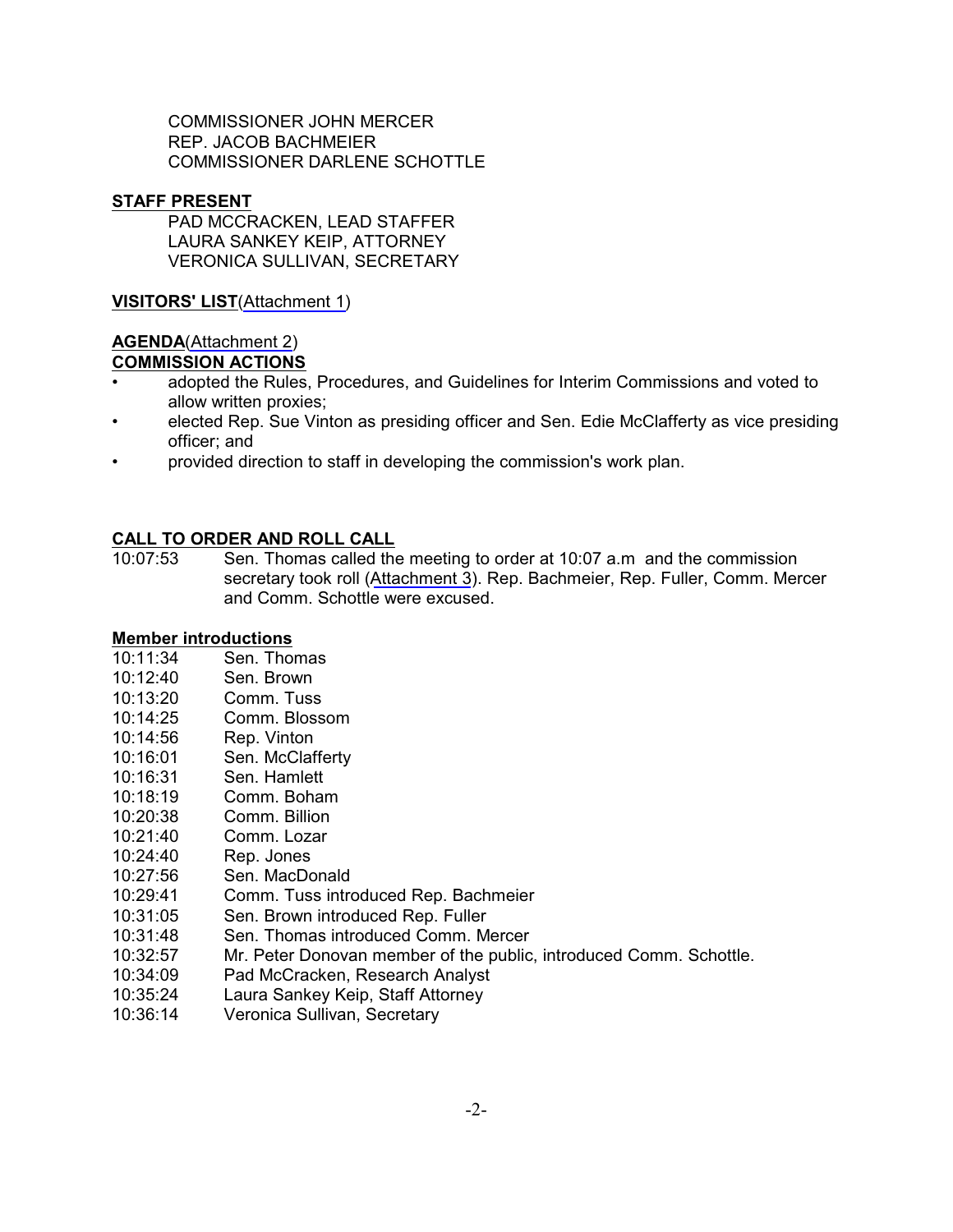#### **COMMISSION DISCUSSION**

- 10:37:39 Sen Thomas discussed how to get students into various programs.
- 10:40:37 Rep. Vinton discussed students furthering their education.
- 10:42:51 Rep. Jones discussed looking at needs for multiple groups of students.
- 10:48:25 Sen. McClafferty discussed getting counselors more involved and costs lowered.
- 10:48:59 Sen. Brown discussed the costs of education and transferability of credits.
- 10:51:12 Comm. Lozar discussed dual enrollment and pathways.
- 10:54:19 Commission discussion on getting businesses more involved in partnerships with students.
- 11:03:55 Rep. Hamlett discussed getting the trends and needs for employment. To also focus on life skills for students.
- 11:06:30 Comm. Boham discussed vocational programs and costs of courses.
- 11:10:51 Rep. Hamlett discussed other ways of learning for students.
- 11:11:12 Sen. Thomas discussed looking at the hierarchy of how programs are set up.

#### **COMMISSION BUSINESS**

- 11:13:58 Mr. McCracken (**[Exhibit](https://leg.mt.gov/bills/2019/billhtml/HB0754.htm) 1**)
- 11:16:50 Ms. Sankey Keip (**[Exhibit](https://leg.mt.gov/content/Committees/Interim/2019-2020/Education/Committee-Topics/Committee-admin-background/FinalRules.pdf) 2**) (**[Exhibit](https://leg.mt.gov/content/Committees/Interim/2019-2020/HB-754-MUS-2-Year-Commission/Minutes/September-20-2019/MUS-2-Year-Commison-Sept-20-2019-Ex3.pdf) 3**) (**[Exhibit](https://leg.mt.gov/content/For-Legislators/orientation/guide/emailguideNov2018.pdf) 4**)

#### **MOTION**

11:22:07 Sen. MacDonald moved to adopt the rules, procedures and guideline.

#### **VOTE**

| 11:22:15 | The motion passed unanimously by voice vote. |
|----------|----------------------------------------------|
| MOTION   |                                              |
| 11:22:37 | Rep. Jones moved that proxies be allowed.    |

#### **VOTE**

11:23:23 Motion passes on a unanimous voice vote.

#### **BREAK** (**Reconvened 11:29)**

#### **Election of presiding officer**

**MOTION**

11:29:50 Sen. Brown moved to elect Rep. Vinton as chair and Sen. McClafferty as vice chair.

#### **VOTE**

11:30:15 Motion passes on a unanimous voice vote.

#### **Overview of proposed Work Plan Outline and Budget**

11:31:53 Mr. McCracken (**[Exhibit](https://leg.mt.gov/content/Committees/Interim/2019-2020/HB-754-MUS-2-Year-Commission/MUS-2-Year-Work-Plan-Outline-DRAFT.pdf) 5**) **BACKGROUND I**

11:34:39 Ms. Sankey Keip (**[Exhibit](https://leg.mt.gov/content/Committees/Interim/2019-2020/Education/Committee-Topics/Committee-admin-background/Article-X.pdf) 6**)

#### **Postsecondary governance generally**/**History of 2-year and vocational**

| 11:36:54                    | Mr. McCracken (Exhibit 7) (Exhibit 8) (Exhibit 9) (Exhibit 10) |
|-----------------------------|----------------------------------------------------------------|
| <b>Commission Questions</b> |                                                                |
| 11:49:26                    | Rep. Hamlett asked about Northern's vocational programs.       |
| 11:49:48                    | Tyler Trevor, Deputy Commissioner Of Higher Education.         |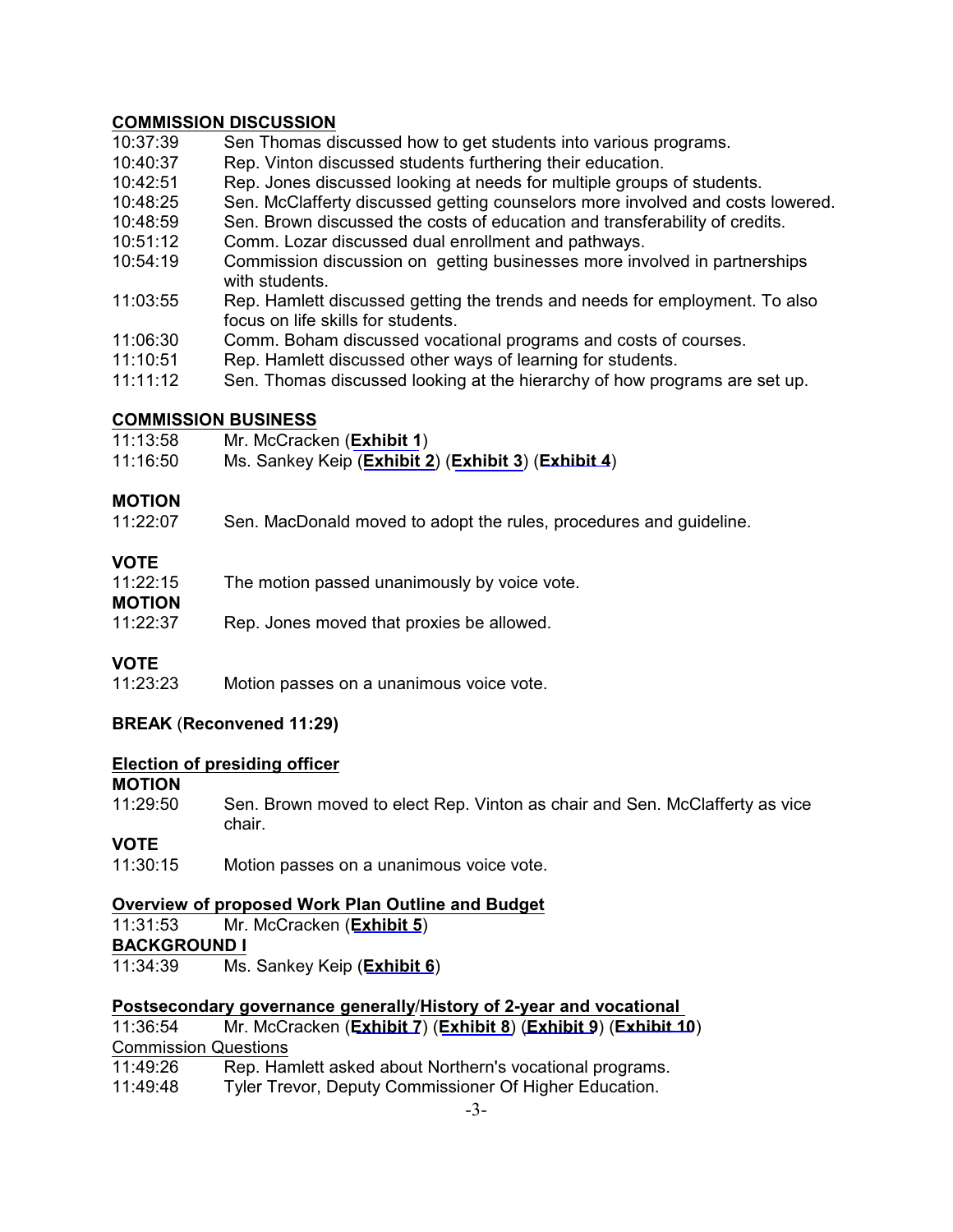- 11:50:43 Rep. Vinton asked Mr. McCracken asked about the Gallatin and Bitterroot. colleges and where they fit in on Exhibit 7's chart. (see Exhibit 7)
- 11:51:59 Sen. MacDonald asked about the 12 year period and the structure. (see Exhibit 8).

#### **MUS strategic plan related to 2-year and vocational education**

11:53:03 Tyler Trevor, OCHE (**[Exhibit](https://leg.mt.gov/content/Committees/Interim/2019-2020/HB-754-MUS-2-Year-Commission/MUS-Strat-Plan-2019.pdf) 11**)

Commission Questions/Commission Discussion

- 12:01:01 Rep. Hamlett asked about tribal college transferability.
- 12:02:10 Sen. Vinton asked Dr. Boham about the challenges about transferability with tribal colleges.
- 12:02:41 Comm. Boham
- 12:04:41 Mr. Trevor
- 12:05:49 Rep. Jones
- 12:08:00 Comm. Lozar
- 12:09:30 Sen. Brown asked Mr. Trevor about remedial classes for high school graduates and the costs.
- 12:10:39 Sen. Brown asked Mr. Trevor about math class requirements.
- 12:11:11 Rep. Jones asked Mr. Trevor about remedial classes.
- 12:12:27 Rep Jones asked Mr. Trevor about co-requisite and pre-requisite classes.
- 12:13:44 Comm. Blossom asked Mr. Trevor about veteran students and classes.
- 12:15:17 Comm. Tuss asked Mr. Trevor about transferability with 2-year degrees changing to 4-year degrees.
- 12:17:11 Comm. Tuss asked Mr. Trevor about achieving both a associates and bachelor degree while following the curriculum.
- 12:17:36 Sen. Thomas asked Mr. Trevor about approval of credits.
- 12:20:09 Sen. MacDonald asked Mr. Trevor about career center programs.
- 12:21:31 Comm. Boham
- 12:25:49 Comm. Lozar asked Mr. Trevor about dual enrollment.
- 12:29:03 Rep. Jones spoke on dual enrollment.
- 12:34:15 Rep. Hamlett asked Mr. Trevor about board meetings.
- 12:34:35 Rep. Hamlett asked about remediation of math classes and the regulations.
- 12:36:22 Rep. Jones

#### **LUNCH** (**reconvened at 1:25pm**)

#### **BACKGROUND II**

#### **Labor Market Projections**

- 13:25:43 Barb Wagner, Chief Economist, Department of Labor and Industry (**[Exhibit](https://leg.mt.gov/content/Committees/Interim/2019-2020/HB-754-MUS-2-Year-Commission/DLI-labor-market-present.pdf) 12**) (**[Exhibit](http://lmi.mt.gov/Portals/193/Publications/LMI-Pubs/Labor%20Market%20Publications/EAG-0819.pdf) 13**)
- Commission Questions/discussion
- 13:57:58 Rep. Hamlett asked Ms. Wagner for a clarification about supply of nurses. (see exhibit 12).
- 14:01:30 Sen. Thomas
- 14:02:01 Sen. Brown asked Ms. Wagner about the statistics of job changes.
- 14:04:27 Rep. Hamlett asked Ms. Wagner about nurses overtime and employment demand.
- 14:07:13 Rep. Hamlett asked Ms. Wagner about nurse practitioners employment.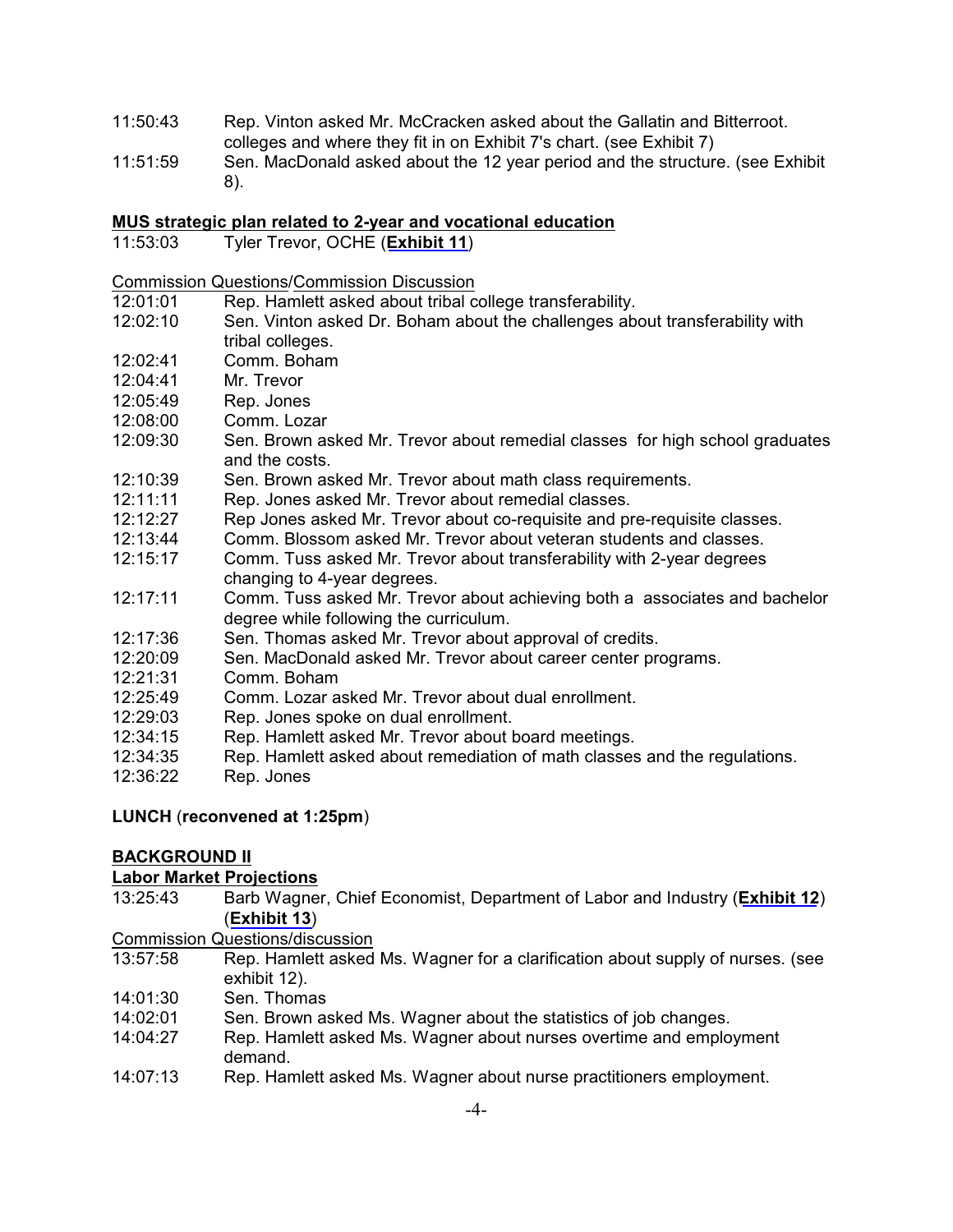- 14:07:57 Commission discussion on nurses and traveling nurses.
- 14:10:31 Sen. MacDonald asked Ms. Wagner to expand on the workforce in the economy.

#### **Presentation data from the Education Consumer Survey**

- 14:13:20 Sara Shelton, Director of State Relations, Education Commission of the States (**[Exhibit](https://leg.mt.gov/content/Committees/Interim/2019-2020/HB-754-MUS-2-Year-Commission/ECS-Ed-Consumer-Survey.pdf) 14**)
- 14:19:00 Damion Pechota, Policy Analyst Education Commission of the States<br>14:20:02 Tom Keily, Policy Analyst, Education Commission of the States
- Tom Keily, Policy Analyst, Education Commission of the States

Commission Questions

- 14:30:16 Rep. Vinton asked Mr. Pechota asked about the graphs. (See exhibit 14)
- 14:30:58 Rep. Vinton asked a follow up about the graphs. (see exhibit 14)
- 14:31:28 Sen. Brown asked about the representation on the 'thinkers and doers" meeting. (see exhibit 14)
- 14:32:29 Rep. Hamlett asked the panel about the statistics of the respondents retired, employed and unemployed in Montana.
- 14:33:13 Comm. Tuss asked the panel asked about the employer community.

#### **WORK PLAN DISCUSSION**

#### **Review of work plan outline**

14:34:34 Mr. McCracken (see exhibit 5)

#### **Public comment**

| 14:36:14 | Candy Lubansky, Self                    |
|----------|-----------------------------------------|
| 14:37:18 | Lauren Vosejpka, Dean of Helena College |

#### **How does the commission want to fulfill its duties under HB 754? What research requests does the commission have?**

Commission Questions/Discussion

- 14:38:25 Rep Jones asked to get more information on career and technical education and costs.
- 14:42:29 Sen. Thomas asked for more history on how we got here and look into the barriers.
- 14:46:32 Comm. Blossom asked for information on barriers, career and technical education, how students are recruited to schools and programs.
- 14:47:30 Rep. Vinton asked about information on getting high school counselors more involved and getting more information to give to students about post secondary education.
- 14:48:00 Comm. Tuss asked to get more information on 2-year programs and work more with OCHE.
- 14:49:38 Sen. MacDonald asked to get a panel on the K-12 side to bring up challenges and achievements that are happening.
- 14:50:53 Comm. Billion asked to get more information on the positives of gap years.
- 14:52:07 Rep. Hamlett asked to get more information on costs.
- 14:54:10 Rep. Vinton asked to have a panel of business owners to discuss what they are looking for and what they need.
- 14:55:00 Sen. Brown asked to get panels in at the next meeting.
- 14:55:52 Rep. Vinton brought up Comm. Mercer's topics he wants to see. (**[Exhibit](https://leg.mt.gov/content/Committees/Interim/2019-2020/HB-754-MUS-2-Year-Commission/Mercer-Memo-for-September-2019.pdf) 15**)